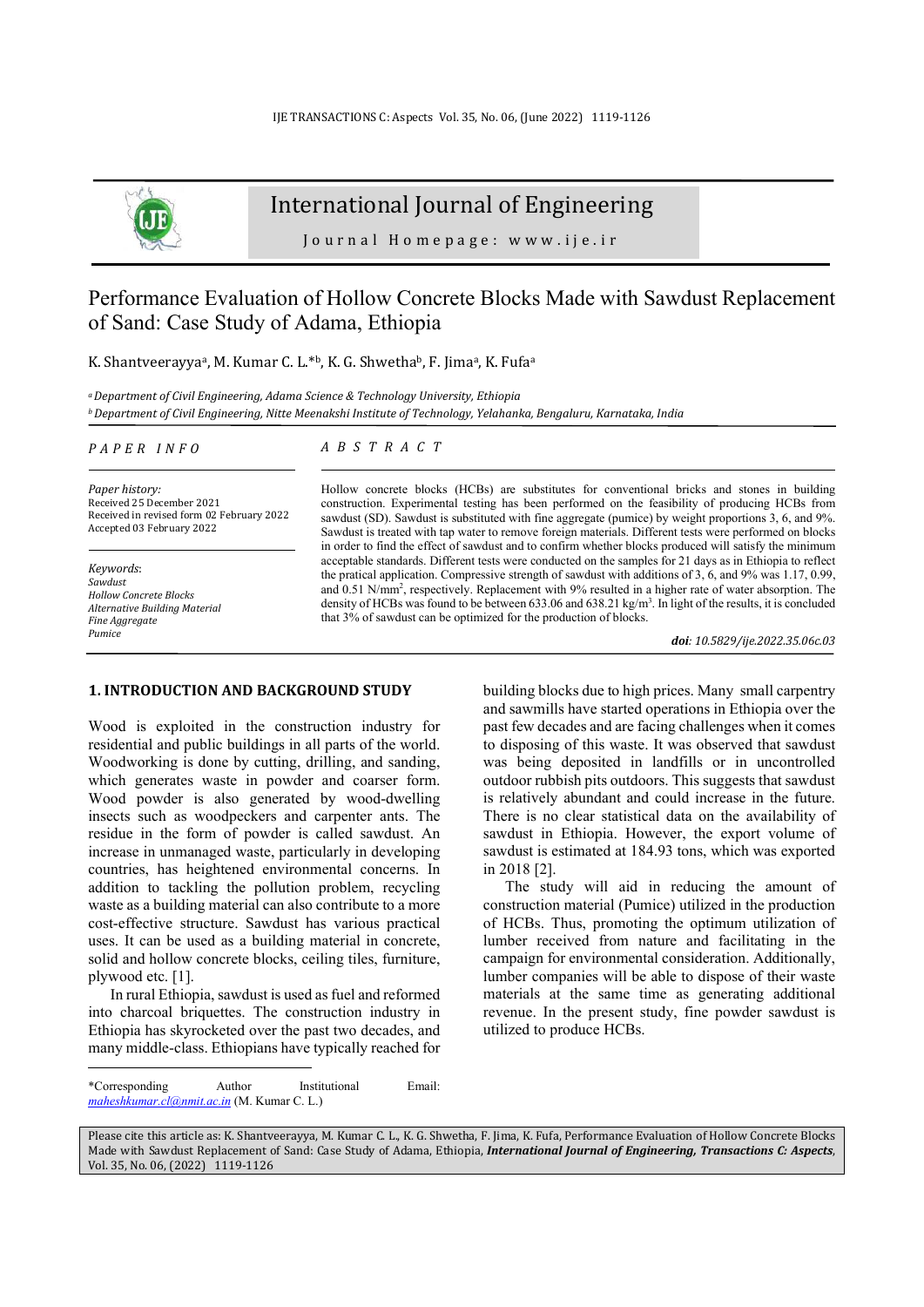Several studies have been carried out with rice husk ash, concrete waste, fly ash, blast furnace slag, rubber waste, glass powder and paper waste for manufacture of concrete and hollow concrete blocks [3]. In order to produce concrete with different mixed fractions for the first time [1]; the volume of cement was substituted with sawdust, and noticed a sustainable enhancement in strength properties of concrete. Compressive strength and density properties of sawdust ash and slaked lime mixture with cement substitute were investigated by [4]. A combination of cement/SDA-lime proportions of 90:10 (cement: SDA-lime) was perceived to have the highest strength and the density reduced with an incremental in SDA-lime.

Limestone dust and sawdust have been used in various combinations to prevent brittle failure of bricks [5]. Compressive strength and weight of HCBs were compared for different mixed proportions [6] of sawdust with sand by volume replacement. Accordingly, the addition of 10% sawdust did not meet the minimum strength requirements. This is because sawdust contains a large amount of tannin, which inhibits the internal hydration process and reduces the strength. Blocks were lighter when 10 percent sawdust is added. [7] also investigated the compressive strength, water absorption and thermal properties of sawdust treated with engine oil. The thermal conductivity of the blocks decreased with increasing sawdust content, and the strength decreased with the addition of 10% sawdust. Boob [8] investigated how curing type affects the compressive strength and density of HCBs when replacing sand with sawdust. With 15 % and substituted sawdust, a cement/sand mix of 1:6 demonstrated effective strength properties compared to sprinkling, the gunny bag method is found to be more efficient. For the production of HCBs, Albera [9] used a different volume ratio to replace sawdust with sand. According to his results, an optimal replacement rate of 15% can be used for strength, but an increase in water absorption was also observed. Recent studies has been done on Fly ash-based GPC which has exceptional compressive strength, making it ideal for structured applications [10]. A Study on roof tiles using metakolin with different percentages of EPS, sodium silicate and flexi cool coating paint was studied by Raheem and Sulaiman [11] .The researcher suggested 20% metakolin has higher strength compared to ordinary tile, which is 9.1% and 39.6% in terms of compressive strength and transverse breaking strength.

Furthermore, several studies were performed using sawdust ash as a substitute for cement and sand to determine density, compressive strength, and water absorption rate of HCBs for 28 and 56 days. According to Raheem and Sulaiman [11], based on their observations, the 28-day strength did not meet the national building code (NBC) standards, but the 56-day strength increased by 20%. For the production of concrete, different proportions of sawdust ash were used as supplementary of cement by weight in order to produce concrete [12]. An amount of 5% has been used as an optimal ratio for achieving optimum compressive strength. Additionally, the addition of sawdust ash to concrete at an early age has a lower strength, but improves significantly up to 90 days, adding sawdust ash to concrete will lead to a reduction in workability of concrete. Concrete blocks with coconut shells (CS) was studied [13] and stated that addition of CS has improved the strength property by 32%. Stabilized blocks made up of rice husk with different percentage is studied by Mousavi [14] and suggested optimum percentage of rice husk was 12% with 1.6 % increment in strength.

Several researchers studied the behavior of concrete, concrete blocks, and bricks mixed with different mix proportions by volume and weight of sawdust, sawdust ash with the combination's other mineral admixtures. The use of sawdust in HCBs is usually limited to 10% due to its organic nature and higher affinity towards the water absorption. It has also been observed that there is an increase in strength for lower percentage up to 10% replacement but not the same for higher replacements. However, it is also observed that addition of sawdust has low strength property at early age but enhances the strength at later stage up to 90 days. In addition, it has good thermal conductivity and decrease in weight of the blocks with increase in percentage of sawdust. To date, there is a dearth of information in Ethiopia, on the application of sawdust on HCBs. Hence, this study aims to works on locally available sawdust from Adama science and technology university (ASTU), Ethiopia production unit to investigate the effect of sawdust in HCBs. This research presents some physical and mechanical properties of HCBs of different mix proportion of 3, 6 and 9% by volume. This percentage is selected to determine the optimization from the previous study and utilize the large quantity of sawdust and reduce the usage of natural resource fine aggregate. Due to limited laboratory resources, chemical composition of materials and microscopic studies could not be conducted. It is observed that the usage of sawdust by volume replacement will have impact of the quantity of usage in sawdust compared to weight replacement. In this research, in order to reduce the weight of HCBs and increase the quantity of sawdust and reduce the environmental dumping problem, we have used sawdust by weight replacement and overcome the workability problem with an increase in the quantity sawdust. Sawdust was pre-soaked for 30 minutes before in use.

# **2. MATERIALS AND METHODOLOGY**

To investigate the effect of sawdust on Hollow concrete blocks, 63 samples were casted with 3, 6, and 9% of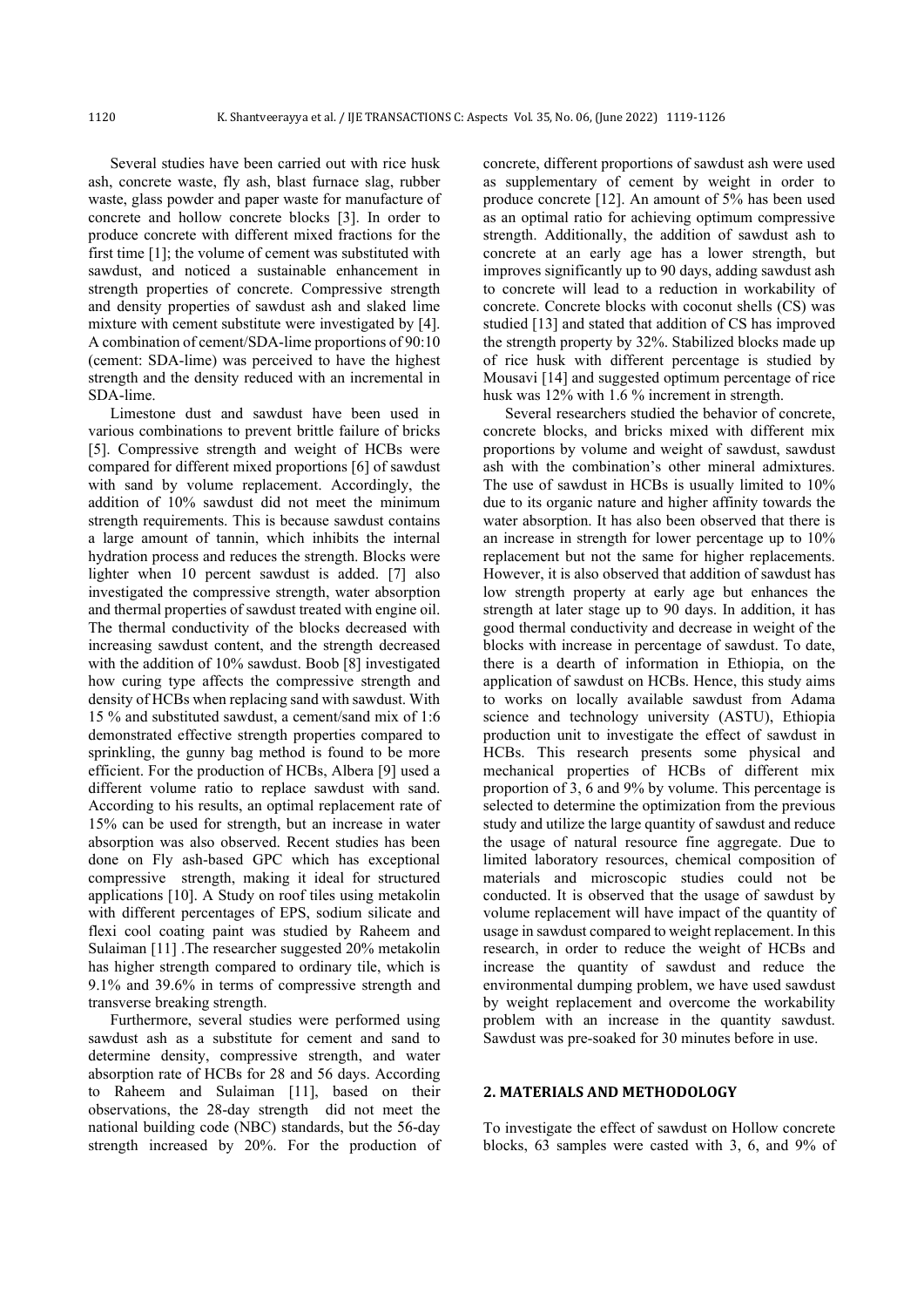sawdust, replacing sand with mixing ratio of 1:8 (cement: sand). The samples were tested to study the mechanical and durability properties of HCBs for 21 days. It is observed the sawdust has a high-water absorption capacity when soaked for 30 minutes. The water absorbed by the sawdust during mixing and curing time will releases its moisture content to the surrounding medium and act as an internal curing during the hydration process once curing of the blocks is stopped through external. This keeps the blocks to satisfy the both industrial and codal requirement indirectly by curing the samples for 21 days. 21 samples were taken from the local factory for comprative studies. Initially the material properties of cement, aggregate and sawdust are examined according to Ethiopia Standard Agency [15]. Table 1 summarizes the quantity of materials required to produce HCBs. SD indicates sawdust and 0 indicates percentage of sawdust.

**2. 1. Properties of Materials** 32.5 grade Portland Pozzolana cement brand produced by Ethio cement is used as binding materials for the production of blocks. Pumice and scoria are commonly used for the production of HCBs in Adama city, Ethiopia. This research only uses pumice as an aggregate, available from Mikiyas Concrete Block Factory at Kebele 14, Adama City to produce HCBs. To compare the results directly, all blocks were made with the same sawdust and pumice stone (see Figure 1). The properties of sawdust and pumice are summarized in Table 2.

From Figure 2, it is observed that the crushed pumice size is not within the limits of upper and lower limits of ASTM D6913 [16] for coarser grain size. The crushing percentage is high and within the limits which indicates that the most of the aggregate size are smaller than the

**TABLE 1.** Mix Design of HCBs

| <b>Notation</b> | Cement (kg) | Sand (kg) | Sawdust (kg) |  |
|-----------------|-------------|-----------|--------------|--|
| SD <sub>0</sub> | 32.13       | 226.5     |              |  |
| SD <sub>3</sub> | 32.13       | 219.71    | 6.79         |  |
| SD6             | 32.13       | 212.91    | 13.58        |  |
| SD <sub>9</sub> | 32.13       | 206.11    | 20.39        |  |

**TABLE 2.** Characteristic properties of pumice and sawdustused in the production of reference and sawdust blocks

| <b>Properties</b>           | <b>Pumice</b> | <b>Sawdust</b> |  |
|-----------------------------|---------------|----------------|--|
| Specific gravity $(g/cm^3)$ | 1.34          | 1.34           |  |
| Density $(kg/m^3)$          | 850           | 365            |  |
| Water absorption (%)        | 52            | 98.87          |  |
| Cc                          | 10            | 7.5            |  |
| Сu                          | 1.225         | 1.225          |  |



Figure 1. (a) Crushed pumice and (b) Cleaned sawdust



**Figure 2.** Grain distribution of pumice

requirement needed for the production of blocks. This is due to the random crushing of the coarser aggregates at the production site. Due to the smaller particle size, highwater absorption and an increase in weight of the blocks are to be expected. It is observed that the curve for pumice shows a gradation gap between the particle size, which influences the strength of HCBs [17]. It is also observed the particles size between 0.6 and 0.3. Figure 2 shows flattened horizontal, which indicates that there is absence of grain size. These uneven variations of aggregate size can impact on the strength and density of the block. The grain distribution of sawdust is shown in Figure 3.

**2. 2. Mixing, Casting, Curing and Drying Sawdust HCBs** Concrete blocks with dimensions of 400 x 150 x 200 mm (L x W x H), were cast in the Mikiyas Block Factory in Adama Kebele 14, Ethiopia using different sawdust ratios. The pumice is initially crushed to produce fine aggregate without particular attention. Sawdust is washed with water and dried before it used for mixing. Later it is again soaked in water for 30 minutes to absorb maximum water before it is in used for mixing process. According to Portland cement association, it has substantial improvement in properties of concrete through the addition of washed sawdust. The required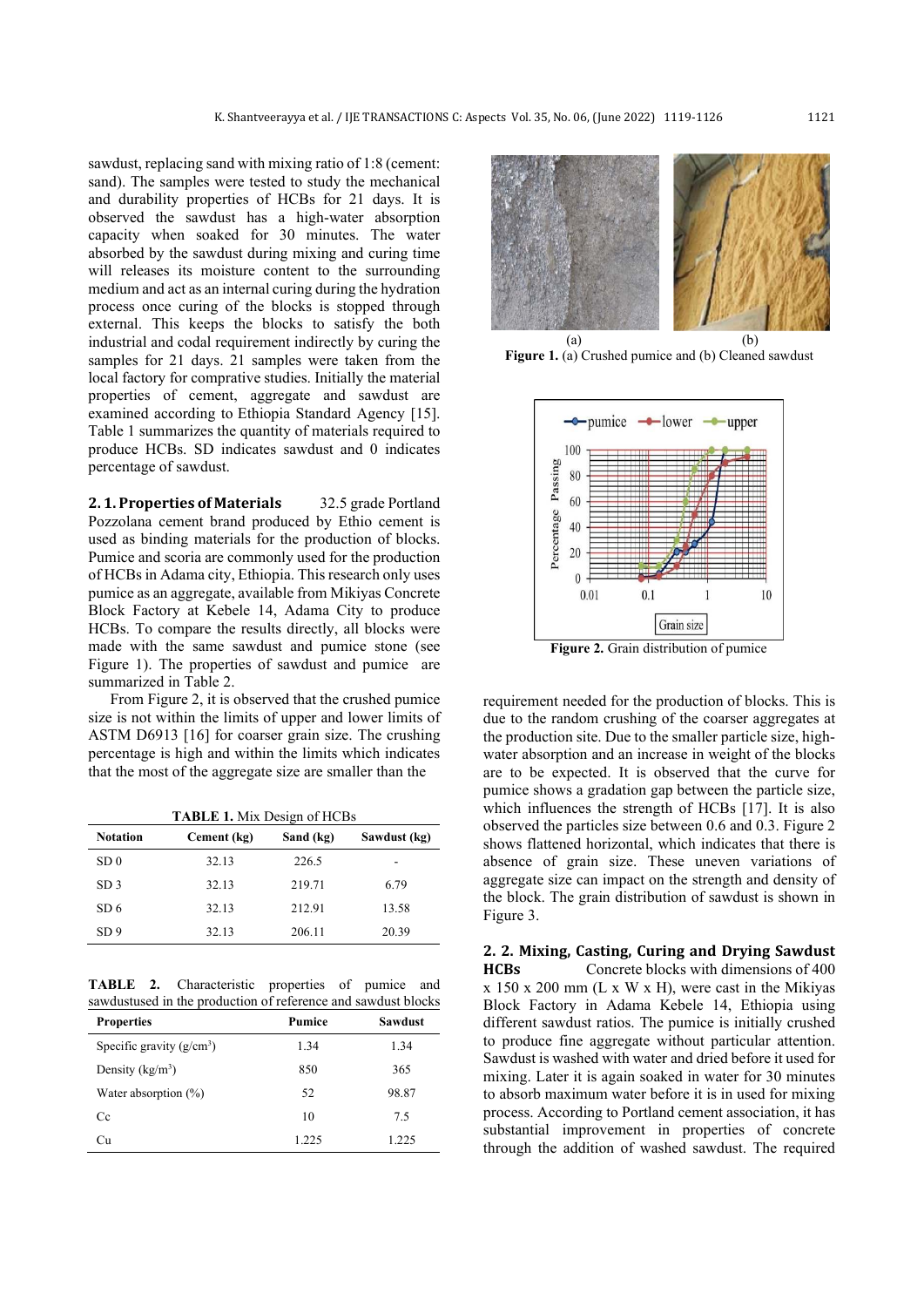

**Figure 3.** Grain distribution of Sawdust

quantities of materials are subsequently dry mixed until homogeneity is achieved. Depending on the workability of each mix design, a certain amount of water is added until consistency is achieved without special care being required to promote homogeneity. The mixing of the materials took longer with a comparative sample with an increased proportion of sawdust. Similar observation was made by Paramasivam and Loke [1]. The forms were made of wood that was neither damp nor strewn with sand (to ensure easy removal) and were filled with a shovel and compacted in the vibrating device as shown in Figure 4. To reduce evaporation of water and increase the strength of blocks, casting and curing samples were done in the evening. For the initial 12 hours, samples were dried on wooden planks and then placed on a nonabsorbent surface and cured by spraying three times a day for 21 days. Once the external curing process is stopped at 21 days, the water absorbed from the sawdust will start releasing to the surrounding medium through channels at microlevel and act as on internal curing. Which indirectly satisfies the standard curing period of 28 days.

**2. 3. Methodology** The experimental procedures are followed for mechanical and durability properties. All



**Figure 4.** Methodology for casting of samples

samples are examined for compressive strength, water absorption, density, fire resistance, dimension measurement and tolerance and weight. The samples are tested for various parameters and are done in accordance to ASTM standards [15]. The casting method for preparation of samples is shown in Figure 4.

**2. 3. 1. Compressive Strength** To determine the compressive strength, randomly six samples from each mix ratio are tested by applying uniaxial compressive load. Steel sheets of 10 mm are attached to the top and bottom to ensure even loading. The specimens are tested under controlled loading at a constant rate of 2.5 mm/min. The crushing strength of the specimens are calculated using according to Equation (1).

$$
f_c = \frac{P}{A} \tag{1}
$$

where, fc= compressive strength,  $P =$  load at which the specimen sustained maximum load and  $A = net$  area on which the load was applied.

**2. 3. 2. Water Absorption** Three samples are taken from each mixture ratio. All samples are oven dried for 24 hours at 115 °C, and their weights are recorded. These samples are then soaked in water for 24 hours while their weight was recorded every two hours for the first six hours and final weight at 24 hours. Equation (2) is used to calculate the percentage of water absorption.

$$
\% of water absorption =\nWeight of wet sample-weight of dry sample\nweight of dry sample\nx 100
$$
\n(2)

**2. 3. 3. Density** Three samples of each blend portion was oven-dried at 100°C for 24 hours to examine the density propertiesThe samples were gradually brought to room temperature and their weights were recorded. The Density of blocks is calculated using Equation (3).

Density of blocks = 
$$
\frac{\text{Weight of dried blocks}}{\text{Volume of specimen}}
$$
 (3)

**2. 3. 4. Fire Resistance** Three samples of each mixed proportions are open fired for one hour in an uncontrolled temperature by keeping in a practical condition. After firing process, the samples are set to cool and it was observed whether the material bond was lost. The fire resistnce test is depicted in Figure 5.

**2. 3. 5. Dimension and Tolerance Measurement**  Six samples are selected to conduct the test. The measurements of each sample are recorded in all three dimensions and compared to the mold size as filled with wet mix.

**2. 3. 6. Weight Measurement** Three samples were randomly selected from each and the accuracy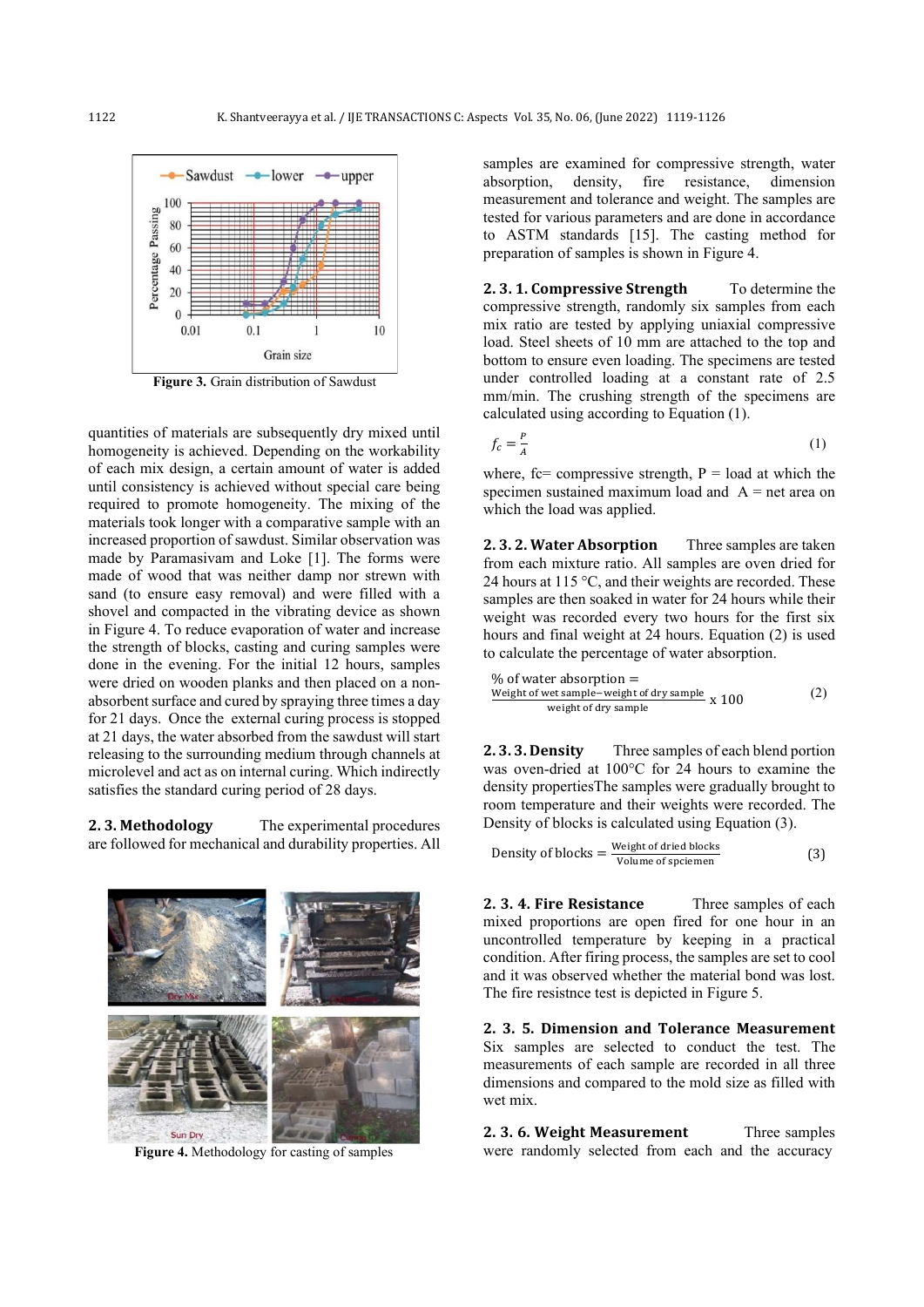

**Figure 5.** Fire resistance test

weighted to 0.1 g. An average of three sample weights were taken. All blocks with a mixed design are compared to the reference to control weights, the blocks are light/ heavy. The reference HCBs and sadust HCBs are shown in Figure 6.

# **3. ANALYSIS RESULTS AND DISCUSSION**

3. 1. Effect of Compressive Strength on HCBs using Sawdust From the test results, it is observed that 3% sawdust substitute is more effective than the reference sample. Replacement of 3 and 6% of fine aggregate with sawdust, the strength of sawdust blocks is increased by 81 and 52.3 %, respectively. Adding a higher percentage of sawdust decreases the compressive strength. Similar trends were observed in literature [16- 20] for a replacement of 2% and higher with sawdust.



**Figure 6.** (a) Reference HCBs and (b) Sawdust HCBs

Since saw dust is finer than the pumice and fills the gap between the particles and increases bonding strength at the microscopic level. The strength attained for 3% replacement is below the minimum requirement of 1.8 N/mm<sup>2</sup> according to ASTM standards [15] for class D classification of non-load bearing walls. The sawdust contains bark, which prevents from hydration at initial stage. Hence, there is a reduction in strength at early ages. If curing process is carried out for 28 days as per codal requirement, the strength of blocks is expected to increase, as its observed in several studies [8, 21-23]. In Figure 7, the strength of blocks are reduced at 6% and 9%. From the physical observation of the blocks it is observed, with the addition of higher percentage of sawdust, cement mortar is coated with the ample amount of sawdust (organic material) instead of fine aggregate which impacts in the reduction of the bond between at micro level which makes the reduction in strength of the blocks.

**3. 2. Effect of Compressive Strength on Water Absorption Property using Sawdust** The average percentage of water absorption of three samples were 17.94, 20.86, 22.12 and 26.60%, for 0, 3, 6 and 9%, respectively and test results are presented in Table 3. These results are consistent with the results reported in



**Figure 7.** Effect of Compressive strength, Water Absorption Vs Sawdust

| <b>Notation</b> |                 | Compressive<br>strength $(N/mm2)$ | Water<br>absorption $(\% )$ | <b>Density</b><br>(kg/m <sup>3</sup> ) | Dimension (cm) |       |       |             |  |  |
|-----------------|-----------------|-----------------------------------|-----------------------------|----------------------------------------|----------------|-------|-------|-------------|--|--|
|                 | <b>HCBs</b>     |                                   |                             |                                        |                | W     | H     | Weight (kg) |  |  |
| Reference       | SD <sub>0</sub> | 0.65                              | 17.94                       | 638.21                                 | 39.7           | 14.8  | 20.05 | 7.47        |  |  |
|                 | SD <sub>3</sub> | 1.17                              | 20.86                       | 689.45                                 | 40             | 15.1  | 20.15 | 8.068       |  |  |
| Sawdust         | SD <sub>6</sub> | 0.99                              | 22.12                       | 683.47                                 | 39.9           | 14.9  | 20    | 8.002       |  |  |
|                 | SD <sub>9</sub> | 0.51                              | 26.6                        | 633.06                                 | 40             | 15.15 | 20.25 | 7.401       |  |  |

**TABLE 3.** Summary of the experiments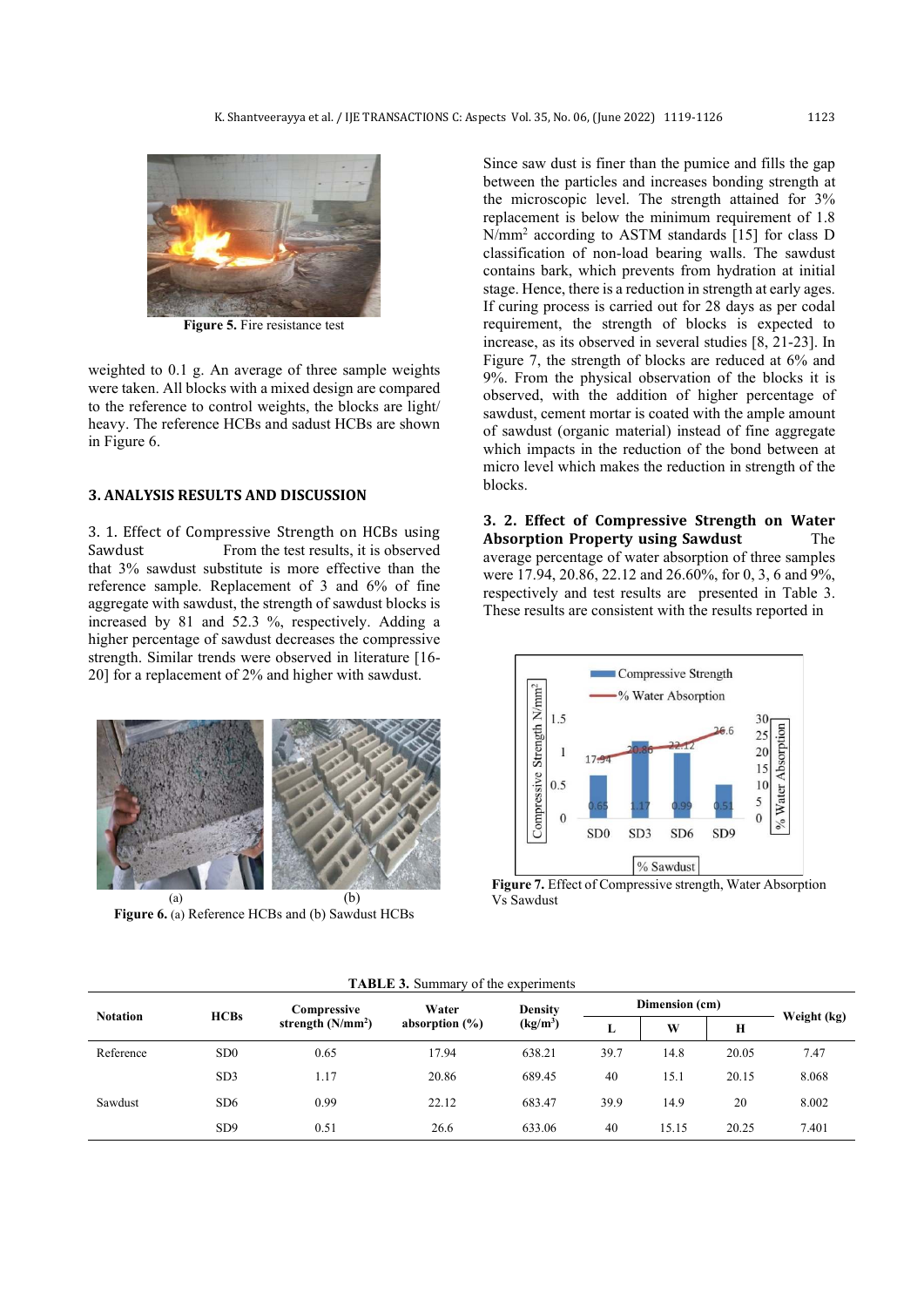literature [19, 21] a significant increase in water absorption was observed. with an increase in sawdust percentages up to 6%. This is due to the high absorption capacity of sawdust at an early stage. The percentage of water absorption decreases with an increased percentage for above 6%, which indicates that the optimum moisture capacity is reached at 6%. It is also obsrved that the compressive strength is maximum at 3 % replacement and gradually decreases thereafter, which is observed in Figure 7. At 3% replacement of sawdust, the water absorption rate is slightly higher than the specified [15]. The effect of reduction in water absorption can ve achieved coating the sawdust with kerosene as its an nonabsorbent proerty.

**3. 3. Effect of Compressive Strength Versus Density on HCBs using Sawdust** From results, for 0, 3, 6 and, 9% the density of blocks are 638.21, 689.45, 683.47 and 633.06 kg/m<sup>3</sup> , respectively. [18,19,24] observed a similar effect in blocks as well as in the concrete. Figure 8 shows that the density of HCBs for 3% is higher than that of other percentage replacement. This increase in density of blocks is due to the finer grain size of the sawdust, which is finer than fine aggregate [25], which is similar and is observed in Figure 3. This finer sawdust fills the voids between the aggregates and increases the density of blocks. In contrast, the density of the blocks for reference and other mixed proportions is decreased. The oversaturation of water absorption in the sawdust at the initial stage and the subsequent evaporation during the oven drying of the samples will form the air pockets at the micro level, which lead to the reduction in the density of the blocks. These blocks meets the class D classification according to ASTM standards [15].

From Figure 8, it is observed that the compressive strength decreases with decrease in density of the blocks. With the increased density of blocks, the compressive strength of the blocks for 3% replacement is found to be



**Figure 8.** Effect of Compressive Strength Vs Density of **HCBs** 

increased. From this it is concluded that density of blocks has significant effect in compressive strength. Similar results were reported by Omar et al. [24].

**3. 4. Effect of Fire Resistance on HCBs with Sawdust** This test is done for hollow concrete blocks to ensure that they are non-flammable and is their any reduction in cross sectional dimensions as well to now the effect of bond strength in the matrix if the blocks are burnt for one hour as per the Indian Standard (IS: 1077-1992) [25]. Random tests were performed on three samples from each mixture. Physical observations was done on all the blocks, and it is observed smouldered like charcoal but didn't burn the blocks and slight reduction in size was observed. The edges of the blocks were damaged for the small application of force for all the mix proportions except 3% replacement of sawdust. The damage at the edges was found due to its brittle nature and due to the reduction in bond strength between the sawdust and cement matrix and fine aggregate. Similar observations were reported by Popoola et al. [18] for the blocks made with waste material of papercrete.

**3. 5. Effect of Weight on HCBs with Addition of Sawdust** In comparision to the reference blocks, the blocks with addition of sawdust are found to be 8% higher. The reference blocks are lighter because combined use of scoria and pumice and their density ranges 500 -1000 kg [26]. The results showed a slight increase in the weight of 0.5 kg for 3 and 6% of sawdust blocks compared to the reference blocks and the same observation was reported by Sunagar and his coworkers [27]. It was expected the weight of blocks would be reduced to its low density when compared to pumice. However, it was found to be higher than the expected, this is due to the finer particles filling the voids leading to the addition of weight to the blocks, as well as the highwater absorption of sawdust. In the presence of 9% sawdust, the weight of the blocks decreased. This is the result of over-saturation of water absorption and the formation of air pockets after curing and creating micro voids in the matrix. The additional weight of blocks can be compansiated with the strength, drop fall and fire resistance properties of the blocks.

# **4. CONCLUSIONS**

The feasibility of HCBs using sawdust, with different percentage replacements of 3%, 6% and 9% by sand has been investigated for various properties.

The research showed that 3% sawdust replacement with sand is effective. The compressive strength of the blocks for 3% is 80% higher than the reference blocks. Water absorption for 3% is found to be 15% higher than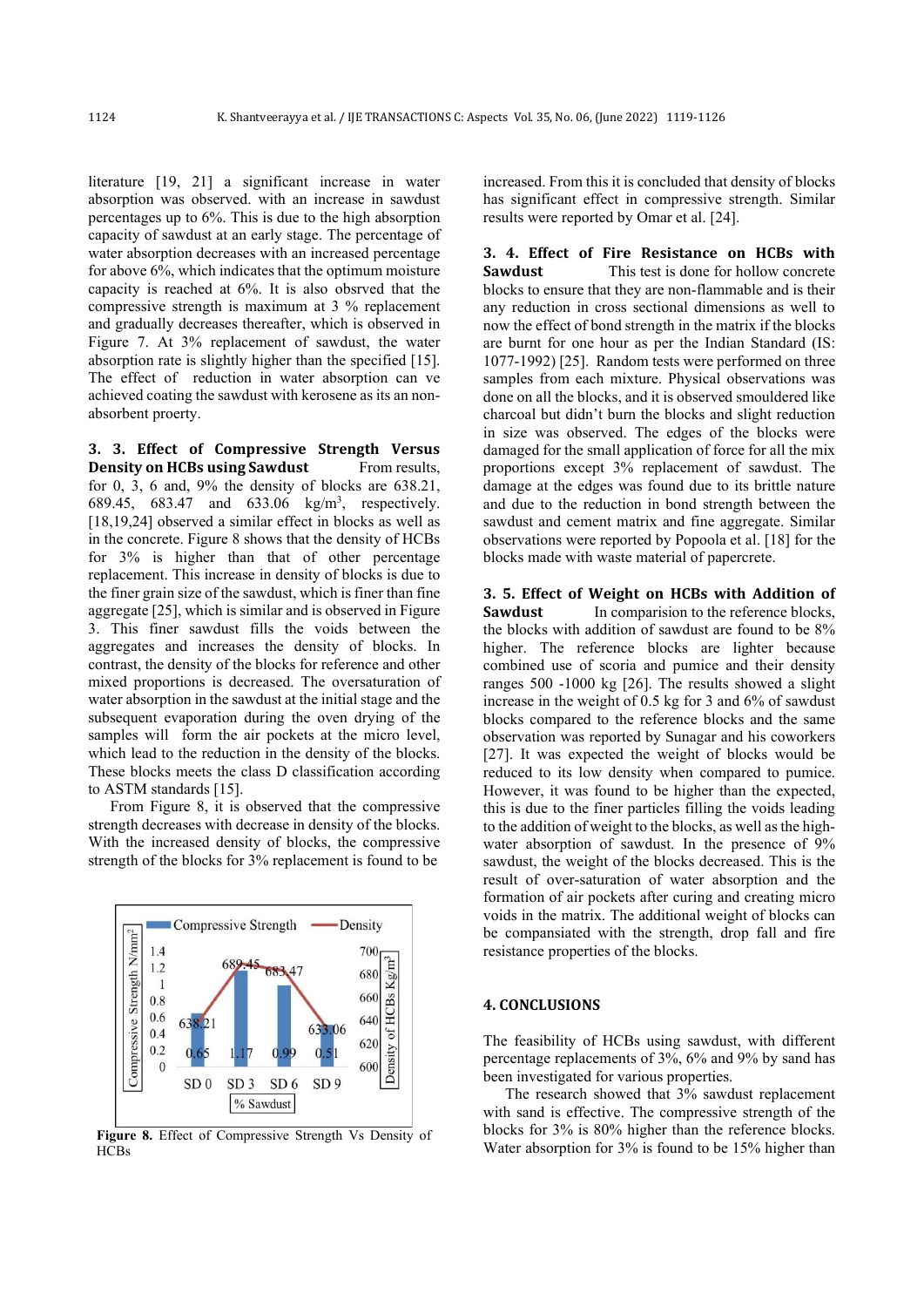the recommended. Density and weight of blocks for reference blocks is 8% lower than sawdust blocks. A 3% replacement of fine aggregate with sawdust is found to be better at fire resistance than any other mix ratios. Dimensions tolerance along width and length are reduced, and the reduction are within the permissible limits. Hence, it is recommended that 3% of the fine aggregate can be replaced with sawdust as it meets the standard requirements. As their strengths are higher than the reference blocks. The use of sawdust with treatment could be further explored to improve water absorption property of blocks.

## **5. ACKNOWLEDGEMENT**

The authors are thankful to the management of Adama Science and Technology University for providing laboratory facilities and also Ashenafi Kedir,UG Student, Department of Civil Engineering for carrying out laboratory works.

## **6. REFERENCES**

- 1. Paramasivam, P., and Loke, Y. O., "Study of sawdust concrete", *International Journal of Cement Composites and Lightweight Concrete*, Vol. 2, No. 1, (1980), 57-61, doi: 10.1016/0262- 5075(80)90008-1.
- 2. Fetene, Y., Addis, T., Beyene, A., Kloos, H. "Valorisation of solid waste as key opportunity for green city development in the growing urban areas of the developing world", *Journal of Environmental Chemical Engineering*, Vol. *6*, No. 6, (2018). 7144-7151.
- 3. Shantveerayya, K., Murthy, H. C. A., and C. Gadafa, "Evaluation of strength and durability of hollow concrete blocks prepared by using concrete waste materials from Adama", *International Journal of Engineering Research and Applications*, Vol. 10, No. 5, (2020), 25-32, doi: 10.9790/9622-1005032532.
- 4. Tyagher, S., Utsev, J., and Adagba T., "Suitability of saw dust ash-lime mixture for production of sandcrete hollow blocks", *Nigerian Journal of Technology*, Vol. 30, No. 1, (2011), 79-84.
- 5. Turgut, P., and Murat Algin H., "Limestone dust and wood sawdust as brick material", *Building and Environment*, Vol. 42, No. 9, (2007),3399-3403, doi: 10.1016/j.buildenv.2006.08.012.
- 6. Adebakin and Adeyemi, A., "Uses of sawdust as admixture in production of lowcost and light-weight hollow sandcrete blocks", *American Journal of Scientific and Industrial Research*, Vol. 3, No. 6, (2012), 458-463, doi: 10.5251/ajsir.2012.3.6.458.463.
- Al-Qysi, Y., "Effect of adding treated sawdust on the characteristics of the solid and hollow concrete block", *Journal of Environmental Studies***,** Vol. 11, No. 1, (2013), 5-10, doi: 10.21608/jesj.2013.192101.
- 8. Boob, T. N., "Performance of saw-dust in low cost sandcrete blocks", *American Journal of Engineering Research*, Vol. 03, No. 04, (2014), 2320-847.
- Abera, M. A., "Investigating the acceptable quantity of fine aggregate to be replaced with sawdust to obtain strong, light weight, and economical result for HCB production", *International journal of Advance Research, Ideas and Innovations in Technology*, Vol. 5, No. 5, (2019), 391-395.
- 10. Arunraj, E., Hemalatha, G., and Noroozinejad Farsangi, E., "A novel lightweight phase-changing cooling roof tile", *International Journal of Engineering, Transactions C: Aspects*, Vol. 34, No. 6, (2021), 1398-1406, 10.5829/ije.2021.34.06c.02.
- 11. Raheem, A. A. and Sulaiman, O. K., "Saw dust ash as partial replacement for cement in the production of sandcrete hollow blocks", *International Journal of Engineering Research and Applications*, Vol. 3, No. 4, (2013), 713-721.
- 12. Raheem, A. A., Olasunkanmi, B. S., and Folorunso, C. S., "Saw dust ash as partial replacement for cement in concrete", *Organization, Technology and Management in Construction: An International Journal***,** Vol. 4, No. 2, (2012), 474-480, doi: 10.5592/otmcj.2012.2.3.
- 13. Anu S Das, Ansu V, Megha P, Nithin M Thomas, and Sachin A K, "Assessment of Strength of Hollow Concrete Blocks with Holes Reinforced with Half Portion of Coconut Shells", *Journal on Today's Ideas - Tomorrow's Technologies*, Vol. 6, No. 2, (2018), 93-98, doi: 10.15415/jotitt.2018.62008.
- 14. Mousavi, S. E., "Performance of Non-fired Green Brick Containing Rice Husk as Sustainable Building Material", *International Journal of Engineering, Transactions C: Aspects*, Vol. 29, No. 3, (2016), 306-312, doi: 10.5829/idosi.ije.2016.29.03c.04.
- 15. E. Ethiopia Standard Agency, "Compulsory Ethiopian Standard Design of Concrete Structures-Part 1-1 : General rules and rules for buildings", *CES EN 1994-1-1*, Vol. PART 1-1, 2015.
- 16. ASTM D6913-04R2009, "Standard Test Methods for Particle-Size Distribution (Gradation) of Soils Using Sieve Analysis", *ASTM International, West Conshohocken, PA,* Vol. 04, No. Reapproved (2009), 1-35, doi: 10.1520/D6913-17.1.6.
- 17. Birhane, S., "Experimental study on some mechanical properties of papercrete concrete", *Advances in Materials***,** Vol. 6, No. 1, 1, (2017). doi: 10.11648/j.am.20170601.11.
- 18. Popoola, O. C., Ayegbokiki, S. T., and Gambo, M. D., "Saw dust ash as partial replacement for cement in the production of sandcrete hollow blocks", *IOSR Journal of Engineering*, Vol. 05, No. 05, (2015), 30-34.
- 19. Ekhuemelo, D., Tembe, E. T., and Versue, A. M., "Some aspects of physical and mechanical properties of hollow blocks procuced from hot water treated sawdust", *Sustainability, Agri, Food and Environmental Research*, Vol. 5, No. 4, (2017), 82-97, doi: 10.7770/safer-v5n4-art1304.
- 20. Ekhuemelo, D. O., Gbaeren, E. T., and Tembe, E. T., "Evaluation of lime treated mixed sawdust as fractional replacement for sand in the production of sandcrete hollow blocks", *International Journal of Science and Engineering Investigations*, Vol. 6, No. 65, (2017), 21-27.
- 21. Qatta, H. I., "Improvement the mechanical and thermal properties of concrete hollow blocks by using local materials in Iraq", *The Iraqi Journal for Mechanical and Material Engineering***,** Vol. 13, (2013), 410-421.
- 22. Kumar, D., Singh, S., Kumar, N., and Gupta, A., "Low-cost construction material for concrete as sawdust", *Global Journal of Researches in Engineering*, Vol. 14, No. 4, (2014),1-5.
- 23. Gambo, S., Ibrahim, K., and Daikwo, G. A., "Sawdust types effective as partial replacements of fine aggregate in concrete", *ATBU Journal of Environmental Technology*, Vol. 6, No. 65, (2017), 21-27.
- 24. Omar, M. F., Abdullah, M. A. H., Rashid, N. A., and Abdul Rani, A. L., "Partially replacement of cement by sawdust and fly ash in lightweight foam concrete", IOP Conference Series: Materials Science and Engineering, Vol. 743, No. 1, (2020),12-35, doi: 10.1088/1757-899X/743/1/012035.
- 25. IS:1077 (BIS 1992), "IS 1077, Common Burnt Clay Building